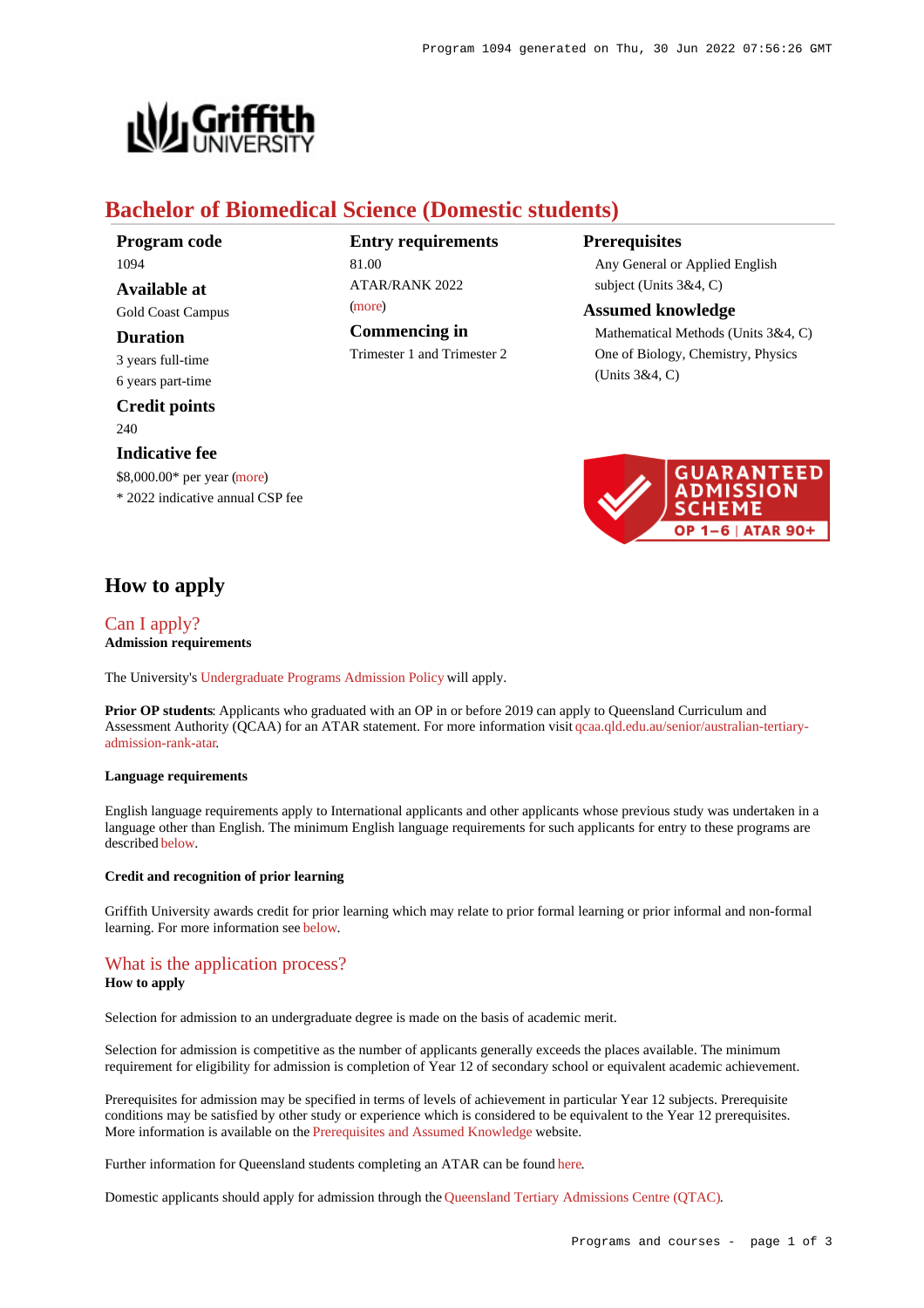## Domestic applicants from NSW and ACT should apply for admission through the [Universities Admissions Centre \(UAC\)](http://www.uac.edu.au/).

A summary of the student profile for this program can be found on the [QTAC website](https://www.qtac.edu.au/courses/listing/bachelor-of-biomedical-science-233412/). The Rank profile is located on the **Student Profile** tab.

## [What are the language requirements?](https://www148.griffith.edu.au/programs-courses/Program/1094/HowToApply/Domestic#language)

#### **Language requirements**

English language requirements apply to International applicants and other applicants whose previous study was undertaken in a language other than English. The minimum English language requirements for such applicants for entry to this program are as follows:

- A minimum overall band score of 6.5 on IELTS (Academic) with no sub-score of less than 6.0
- *OR* a minimum score of 575 on TOEFL
- *OR* an internet-based (iBT) TOEFL score of 79 (no sub-score less than 19)
- OR no score less than 3+ in each skill of the ISLPR (conducted by ISLPR Language Services only)
- OR a minimum overall score of 176 (no score less than 169) on C1 Advanced (formerly Cambridge Certificate in Advanced English) **or** C2 Proficiency (formerly Cambridge Certificate of Proficiency in English)
- OR an overall score of 58 in the Pearson Test of English (Academic) with no score less than 50.

English test results must be no more than two years old.

Applicants should refer to the following University policy for further information:

[Undergraduate Programs Admission Policy](http://policies.griffith.edu.au/pdf/Undergraduate Programs Admission Policy.pdf)

International students who successfully complete the [Direct Entry Program \(DEP\)](https://www.griffith.edu.au/international/griffith-english-language-institute/courses/direct-entry-program) will satisfy the English Language requirements for this Griffith degree.

The Direct Entry Program (DEP) is not available for Domestic students.

If you do not meet the University's specified English language requirements, you may wish to contact the Griffith English Language Institute to increase your eligibility for entering a Griffith University program. This Institute offers a number of English language and other courses at both its Brisbane and Gold Coast branches:

[Griffith English Language Institute](https://www.griffith.edu.au/international/griffith-english-language-institute)

### [What are the QTAC/UAC entry requirements?](https://www148.griffith.edu.au/programs-courses/Program/1094/HowToApply/Domestic#tac-entry-requirements) **QTAC application information**

**Bachelor of Biomedical Science**



Any General or Applied English subject (Units 3&4, C)

#### **Assumed knowledge**

Mathematical Methods (Units 3&4, C); One of Biology, Chemistry, Physics (Units 3&4, C)